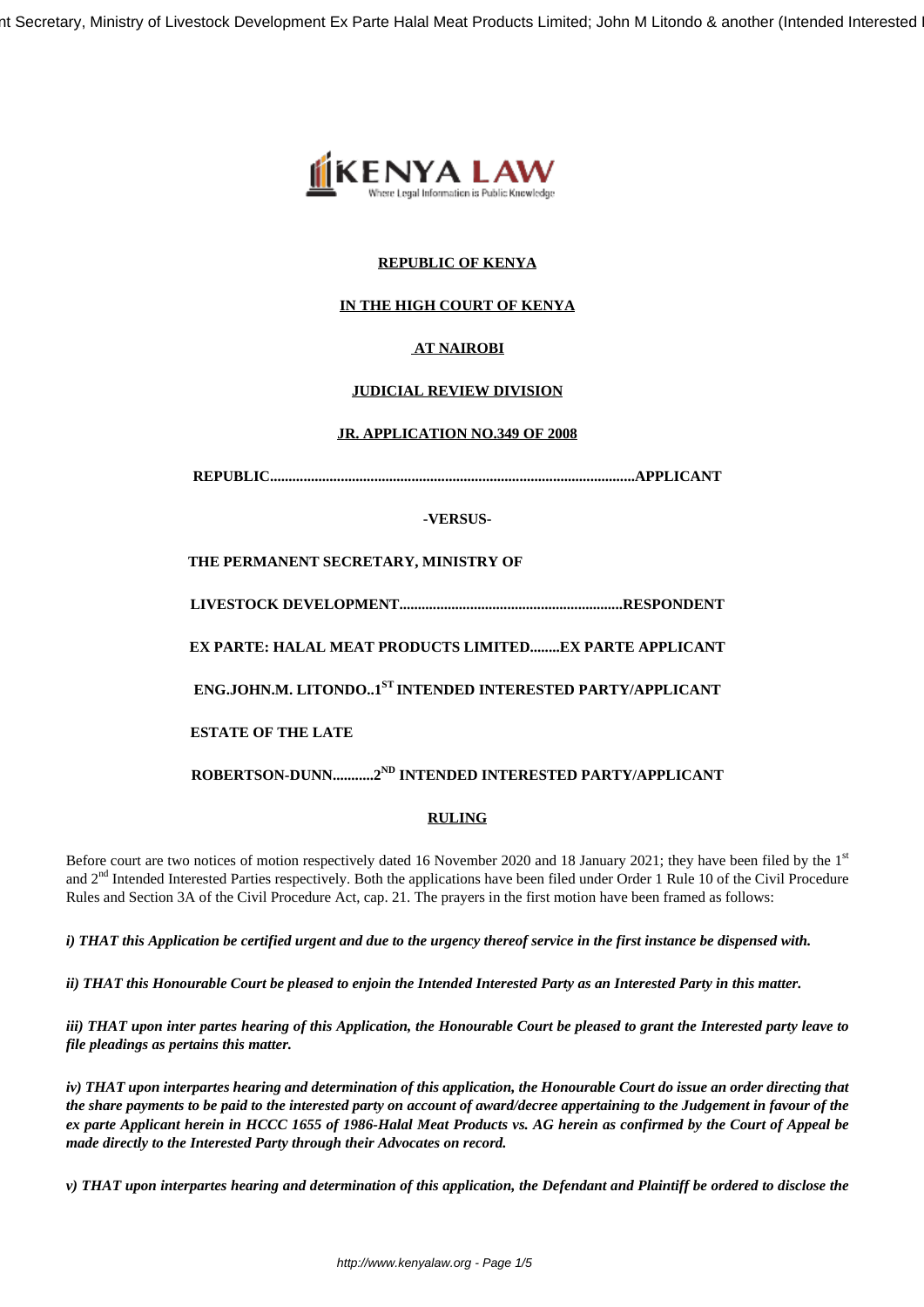#### *agreement/discussions or consents they have made in relation to the payment of the decretal award and the costs thereof.*

#### *vi) THAT the costs of this Application be in the cause."*

The  $2<sup>nd</sup>$  application seeks, more or less, similar prayers; they are couched as follows: "

*i) THAT this Application be certified urgent and due to the urgency thereof service in the first instance be dispensed with.*

*ii) THAT this Honourable Court be pleased to enjoin the Intended 2nd Interested Party as a 2nd Interested Party in this matter.*

*iii) THAT upon inter partes hearing of this Application, the Honourable Court be pleased to grant the Interested party leave to file pleadings as pertains this matter.*

*iv) THAT upon interpartes hearing and determination of this application, the Honourable Court do issue an order directing that the share payments to be paid to the interested party on account of award/decree appertaining to the Judgement in favour of the ex parte Applicant herein in HCCC 1655 of 1986-Halal Meat Products vs. AG herein as confirmed by the Court of Appeal be made directly to the Interested Party through their Advocates on record.*

*v) THAT upon interpartes hearing and determination of this application, the Defendant and Plaintiff be ordered to disclose the agreement/discussions or consents they have made in relation to the payment of the decretal award and the costs thereof.*

#### *vi) THAT the costs of this Application be in the cause."*

The motions are based on similar grounds on the face of the motions and are supported by the affidavits of Eng. John M. Litondo and Diana Morris respectively.

In his affidavit, the 1<sup>st</sup> interested party has deposed that following this Honourable Court's directions in **Civil Case No. 1655 of 1986** to the effect that the loss suffered by the plaintiff in that case be assessed to enable the court make an informed decision, the 1<sup>st</sup> Intended Interested Party together with the Late Robertson Dunn were engaged by the applicant for their professional services to undertake the assessment exercise. The two completed the task for which they were engaged and submitted a report which was adopted by the court as evidence in the proceedings that ended in the *ex parte* applicant's favour.

Upon the conclusion of the suit, judgment was entered in favour of the Plaintiff on 7 October,2005 by the Honourable Lady Justice Gacheche (as she then was) in the following terms:

#### *i)* **THAT** *judgement be and is hereby entered against the Government in the sum of Kshs. 1,807,772,000/= as per plaint;*

#### *ii)* **THAT,** *the awards herein shall earn interest at court rates till payment in full;*

*iii)* **THAT,** *professional fees for the Plaintiff's Surveyors, Engineers and Contractors are hereby granted at 7.5% of the above award."*

The Respondent appealed against the decision but the appeal was dismissed on 29 July 2016.

It has been deposed that the Intended Interested Parties are owed by the applicant but that the Respondent has blatantly refused or neglected to honour the said Decree. Instead, it has been engaged in secret negotiations with the Applicant as a result of which an agreement has been reached that payments in satisfaction of the decree be made to the applicant by the Respondent. But there is no information on when the amounts owed to the professionals, in particular, the Intended Interested Parties, will be settled. It is for these reasons that the Intended Interested parties seek to be included in these proceedings.

Mohamed Ali Motha, the Director of the Applicant swore and filed a replying Affidavit opposing the applications.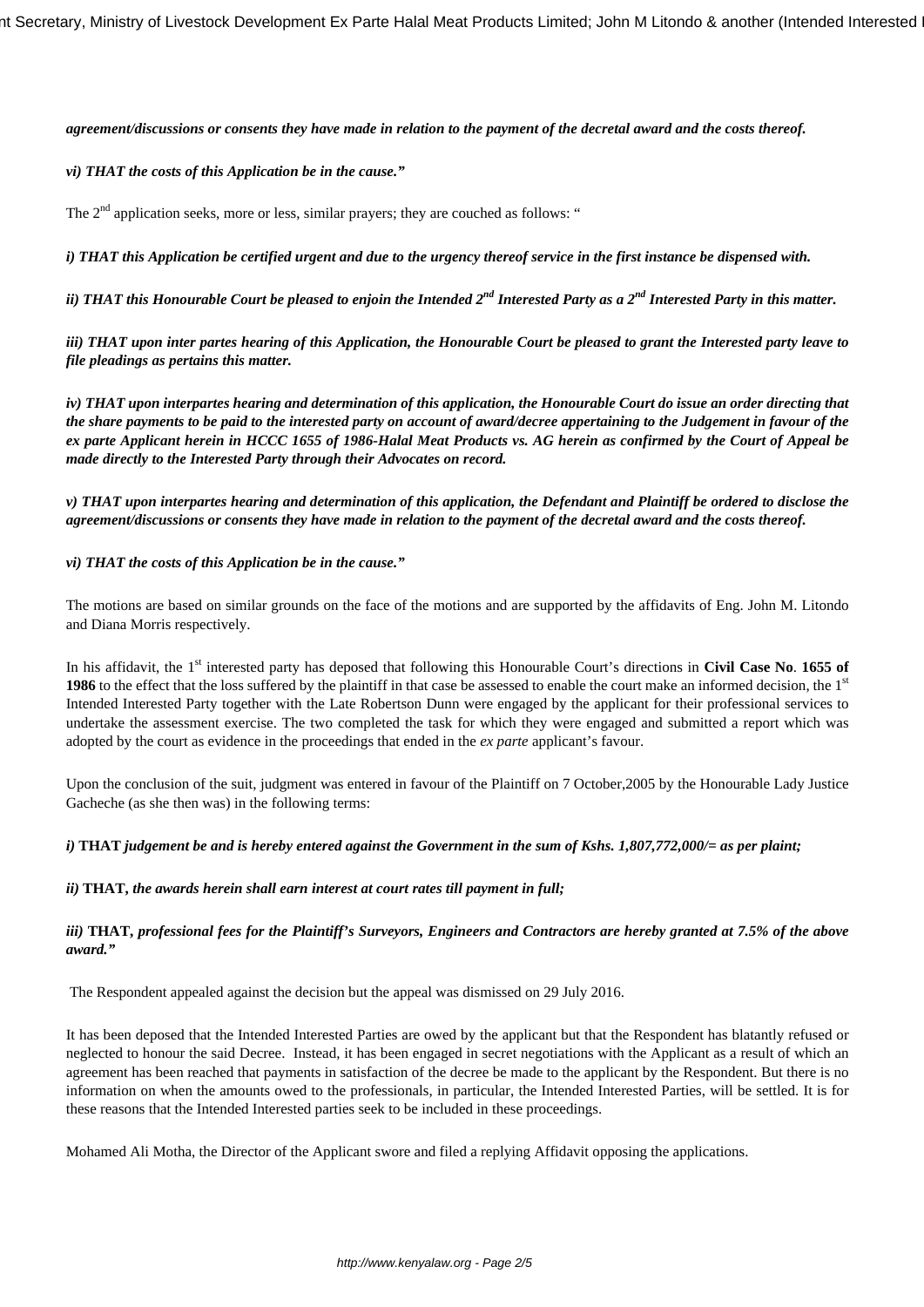The affidavit, by and large, reproduces what transpired in the in **Civil Case No**. **1655 of 1986** reiterating that the proceedings which the Intended Interested Parties seek to be incorporated in arise out of the judgment that was obtained in that civil suit.

There is not much of a dispute on facts that I consider material to the interested parties' applications. It is apparent from the record itself that as early as 1986, the *ex parte* applicant filed a civil against the Attorney General who was obviously sued on behalf of the Government. The civil suit was concluded in favour of the *ex parte* applicant in October 2005. In 2008, the applicant sought to enforce the judgment and decree and, in that regard, filed a judicial review application seeking in the main, an order for mandamus to compel the Permanent Secretary, Ministry of Livestock Development to settle to the money decree. The application was granted and the order for mandamus duly issued in November 2008.

It would appear that despite the issuance of the order of mandamus, the decretal sum was not settled as a result of which the applicant filed an application to commit the Permanent Secretary in the parent ministry and who is named as the respondent in these proceedings, to civil jail. The application is dated 20 June 2019 and was filed in court on 21 June 2019. As far as I can gather from the record, this is the application in which the Intended Interested Parties seek to be joined as interested parties and, it would appear, prior to the Intended Interested Parties' applications, it was the only application pending for determination.

The judgment out of which the applicant obtained the order for mandamus was in favour of the applicant alone; it is obvious that the Intended Interested Parties were not part of that suit hence their present applications. It is not in doubt that part of the award made to the applicant in the civil claim was to cater for the fees for the professionals that the applicant engaged in prosecution of his suit and that these professionals may have included the Intended Interested Parties.

But the fact remains that the suit was exclusively the applicant's and whatever was awarded as the amount due to the Intended Interested Parties was part of the award that was made to the applicant. In these circumstances, I doubt that the Intended Interested Parties can proceed as if they obtained judgment and eventually a decree which they can execute against the applicant in these proceedings. The execution proceedings which the Intended Interested Parties are bidding to join were specific and restricted to the applicant as the decree-holder and against the state, the judgment debtor.

In any event, it is worth noting that the judgment did not specifically single out the Intended Interested Parties as the "*Plaintiff's Surveyors, Engineers and Contractors*" who were entitled to the 7.5% of the award made. Granted, it is possible that the Intended Interested Parties could be the only persons or entities that the Court may have been referring to but whether they were or not is a question that, in my humble view, would be determined in separate and distinct proceedings between the Intended Interested Parties and the applicant. I suppose it is in such proceedings that the Intended Interested Parties could have obtained a judgment and a decree of their own which they could properly execute against the applicant.

Considering that the court in **Civil Case No**. **1655 of 1986** was particular in its judgment that 7.5% of the total award made to the applicant was to cater for fees for the surveyors, engineers and contractors which the applicant contracted, the judgment and decree which the Intended Interested Parties could have possibly obtained against applicant would have been of particular interest to this Honourable Court while considering the order of mandamus in execution of the decree obtained in **Civil Case No**. **1655 of 1986**.

But as it stands now, the order of mandamus has already been made. The proceedings which the Intended Interested Parties could have joined as interested parties, assuming they had obtained the money decree against the applicant, were concluded culminating in that particular order. As has been noted, the order of mandamus was granted in November, 2008 about fourteen years ago.

I note that the Intended Interested Parties invoked Order 1 Rule 10 of the Civil Procedure Rules in their applications. To be precise, it is Order 1 Rule 10(2) of these rules that caters of situations when the court may order joinder of parties; that rule reads as follows:

#### *Order 1 Rule 10 (2)*

*The court may at any stage of the proceedings, either upon or without the application of either party, and on such terms as may appear to the court to be just, order that the name of any party improperly joined, whether as plaintiff or defendant, be struck out, and that the name of any person who ought to have been joined, whether as plaintiff or defendant, or whose presence before the court may be necessary in order to enable the court effectually and completely to adjudicate upon and settle all questions involved in the suit, be added. (Emphasis added).*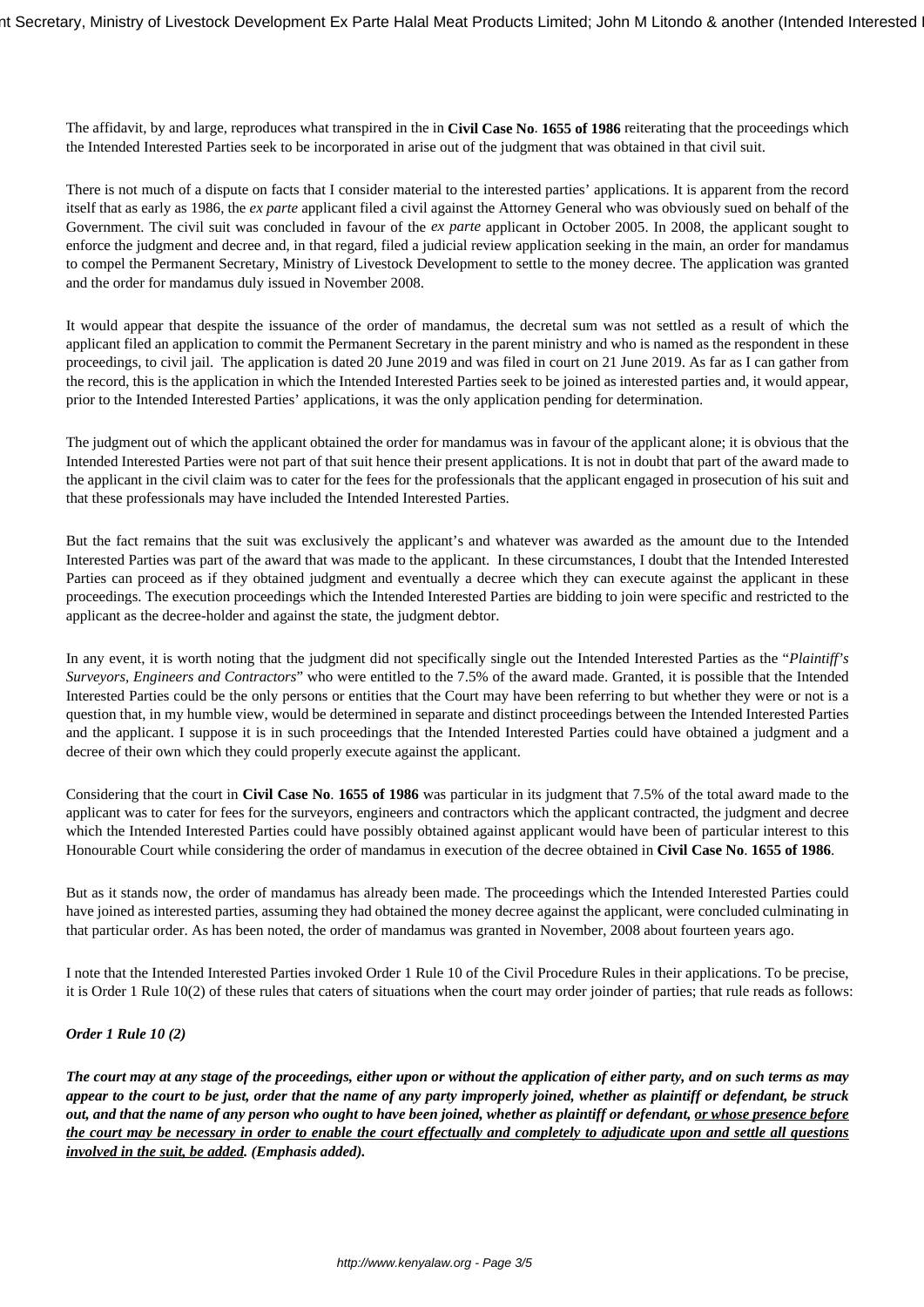The Intended Interested Parties seek to join the proceedings neither as 'plaintiffs' nor as 'defendants'. Assuming these rule is applicable to judicial review proceedings, they would be in the category of persons or parties '*whose presence before court may be necessary in order to enable the court effectually and completely to adjudicate upon and settle all questions involved in the suit'.* 

But the suit in which the Intended Interested Parties may have argued that their presence was necessary for the effectual and complete determination of the questions involved has, as noted, already been determined. If they had sought to join the judicial review proceedings for the order of mandamus to pay the decretal sum awarded in **Civil Case No**. **1655 of 1986**, the question of their entitlement to part of that sum would have been a pertinent question that the court was bound to consider and, for that reason, to include the Intended Interested Parties in the suit in order to adjudicate upon and settle all questions involved in the suit.

Though it may not make any difference to the fate of the Intended Interested Parties' course, a more pertinent rule would have been Order 53 Rule 3(4) of the Civil Procedure Rules. It is under this rule that this Honourable Court has the leeway to include any other party in judicial review proceedings if in the opinion of the court such a party, though not named, ought to have been served with motion. I dare say that, of the several reasons that may inform the discretion of the court to include any other party to the proceedings besides those named, the need to effectually and completely adjudicate upon and settle all questions involved in the suit as contemplated under Order 1 Rule 10 (2) is certainly one of these reasons. That rule reads as follows:

#### *If on the hearing of the motion the High Court is of the opinion that any person who ought to have been served therewith has not been served, whether or not he is a person who ought to have been served under the foregoing provisions of this rule, the High Court may adjourn the hearing, in order that the notice may be served on that person, upon such terms (if any) as the court may direct.*

Considering the Intended Interested Parties' stake in the judgment in **Civil Case No**. **1655 of 1986,** it is quite likely that the court would have ordered that the substantive motion seeking the order of mandamus be served upon them so that the question of the manner of payment of their share of the award would have been adjudicated upon and resolved; this is on the assumption that the extent of their claim was not in dispute or, perhaps, they had obtained a decree of their own against the applicant considering that the judgment in the **Civil Case No**. **1655 of 1986 d**id not provide in specific terms who the **"**Surveyors, Engineers and Contractors" that the applicant had contracted were.

And even if the court had not invited the Intended Interested Parties *suo motu,* nothing would have stopped them from moving the court for appropriate orders to be joined to the judicial review proceedings for the mandamus order under the same rubric of Order 53. Rule 3 (4) of the Civil Procedure Rules.

Be that as it may, from whichever angle one looks at the Intended Interested Parties' applications, whether it is from the perspective of Order 53. Rule 3 (4) or Order 1 Rule 10(2) of the Civil Procedure Rules, one thing is certain; that the circumstances under which the Intended Interested Parties would have joined the proceedings in which the applicant sought to enforce payment of the decretal sum no longer subsist.

As earlier noted, the application for mandamus was filed way back in 2008 and the order for mandamus for payment of the decretal sum was issued on 21 November 2008. The window for the Intended Interested Parties to join the judicial review proceedings in the manner they have sought in their present applications was shut the moment those proceeding were concluded.

The Supreme Court set out the parameters for including a party in any proceedings as an interested party in **Francis Karioki Muruatetu & another v Republic & 5 others [2016] eKLR** where it held as follows:

*"From the foregoing legal provisions, and from the case law, the following elements emerge as applicable where a party seeks to be enjoined in proceedings as an interested party:*

*One must move the Court by way of a formal application. Enjoinment is not as of right, but is at the discretion of the Court; hence, sufficient grounds must be laid before the Court, on the basis of the following elements:*

*i. The personal interest or stake that the party has in the matter must be set out in the application. The interest must be clearly identifiable and must be proximate enough, to stand apart from anything that is merely peripheral.*